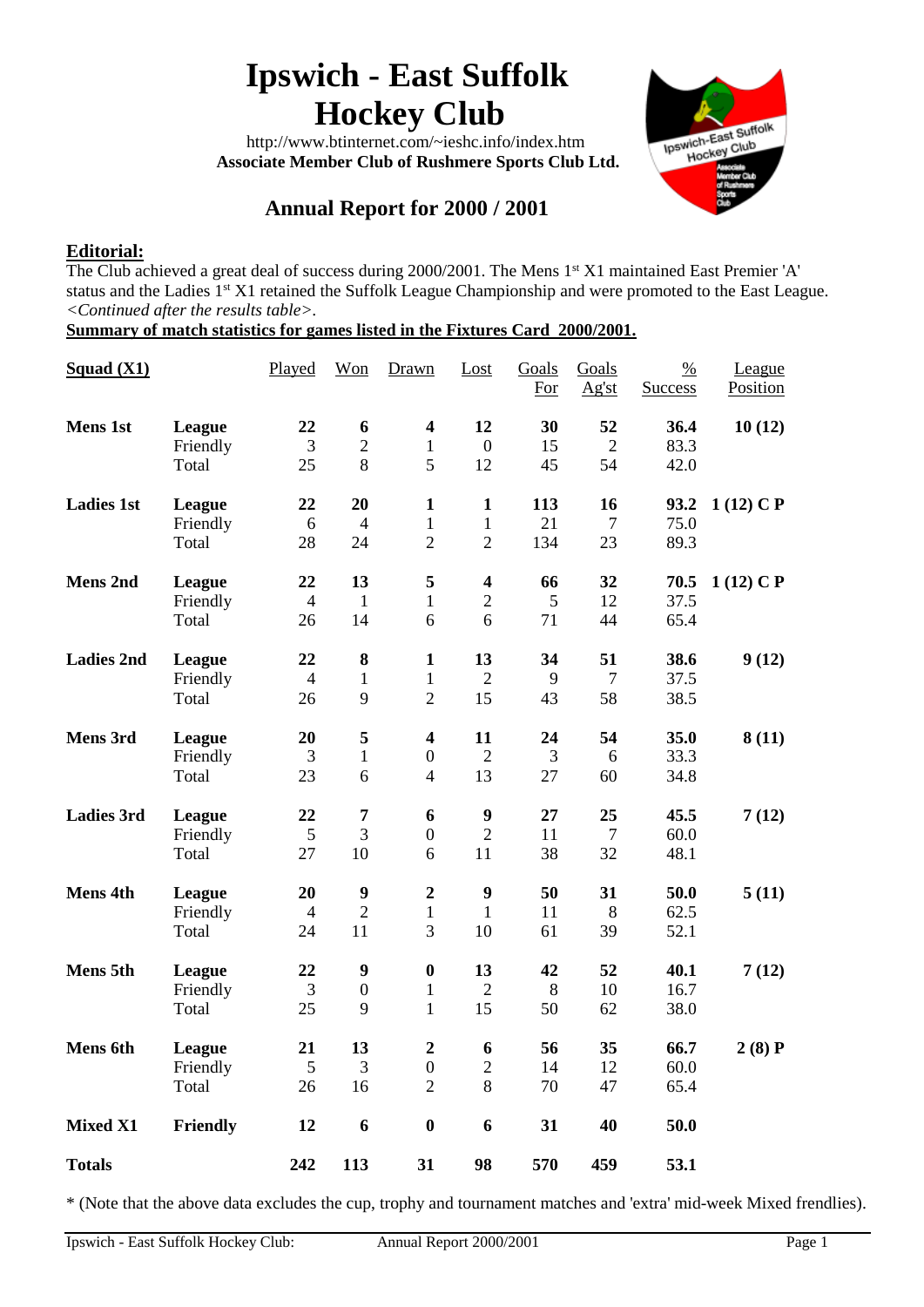#### *<Editorial continued from above the results table>*

After an outstanding season, winning the Suffolk Ladies League for the second successive time, the Ladies 1<sup>st</sup> X1 were at last able to fulfil our ambitions to play at the higher level. The Mens 1<sup>st</sup> X1 held their form and deserved a bit of luck in the end to maintain East Premier 'A' status and can look forward to the challenges of the new season with great confidence. The Mens 2nds were promoted for the  $3<sup>rd</sup>$  successive season and will now be looking forward to hockey at East Division 2 level. The Mens  $6<sup>th</sup> X1$  - the former Veterans - came second in division 11SE to gain promotion. Our other league teams all competed well to achieve mid-table positions. We won the Suffolk County Mens Cup, Indoor Cup and Indoor League and the Harleston Mens Veterans Tournament.

We continue to build excellent relationships with Rushmere Sports Club - grateful thanks are due to Sonia Smith (for the Teas), Tony Elsom, Roger Osborn and others - and hope that progress can be made soon on development of our own artificial pitch. Ongoing sponsorship from 'Thermecon' and 'Broadleaf Tree Specialists' continued to provide funds for coach and umpire development and additional training resources. Off the pitch it is worth recording that IES provided a considerable part of the Suffolk HA's management including Secretary (Avril Adams), Mens Treasurer & Handbook Editor (Chris Hatch), Ladies League Secretary and Web Site Manager (Dawn Claxton), Ladies League Player Registration Officer (Yvonne Nunn), Mens U-21 Manager & East League Rep. (John Adams), Mens U-21 Coach (David Taylor), Schools & Youth Treasurer (Ian Reed) and Boys U-13 and U-14 Manager (David Walsh). No other Suffolk club comes remotely near this level of commitment to organising the sport in and around our County.

The Club would like to acknowledge with thanks the work done by Suffolk HA President Brian Perks to run the Indoor League & Cups throughout the season at Rushmere. We entered four squads in total and enjoyed both playing in the competitions and a good deal of success in them.

The Club's social & fundraising programme was again most successful, enjoyable and of considerable financial benefit to the club and Avril Adams is thanked for the considerable effort put into leading this activity. Our youth coaching programme again proved highly popular and of enormous importance to the long term future of the Club and for which the Youth sub-committee and coaches under the leadership of Charlie Farrow deserve special recognition and thanks.

## **EHA Mens Cup & Ladies Vase. Summary of results**

| Competition      |     | Played Won Drawn Lost |                                        | <b>GF</b> | <b>GA</b>    | <b>Venues</b>      |
|------------------|-----|-----------------------|----------------------------------------|-----------|--------------|--------------------|
| Men, EHA Cup     | 2 1 |                       | $\begin{array}{ccc} 0 & 1 \end{array}$ |           | $6 \sqrt{7}$ | $0$ Home + 2 Away  |
| Ladies, EHA Vase |     |                       | $\mathbb{R}^*$                         |           | 3 2          | $1$ Home $+1$ away |
| Totals           |     |                       | $\mathcal{L}$                          |           |              |                    |
|                  |     |                       |                                        |           |              |                    |

\* The Ladies were eliminated from the EHA Vase on penalty strokes after drawing with Wallington (Surrey).

#### **Tournament results during 2000/01 (to semi-finals or better):-**

| Ladies    | Runners-up, Suffolk Indoor League                                               |
|-----------|---------------------------------------------------------------------------------|
| Men       | Winners, Suffolk County (Outdoor) Cup, Suffolk Indoor Cup and Indoor League Cup |
| Veterans  | Winners, Harleston Veterans Tournament                                          |
| Mixed X1  | Semi-finalists, Harleston Mixed Tournament                                      |
| Boys U-14 | Semi-finalists, RAF Cup                                                         |
| Boys U-13 | Runners-up, Felixstowe U-13 Tournament                                          |

## **Representative Honours during 2000/01**

| England Men Over-60 Squad   | John Taylor                                                         |
|-----------------------------|---------------------------------------------------------------------|
| Suffolk Men Senior X1 Squad | Charlie Farrow, Danny Mayhew, Colin Mannall.                        |
| Suffolk Men U-21 X1 Squad   | Will Fulker, Mark Lloyd                                             |
| Other Suffolk Junior Squads | Megan Adams, Hannah Golding, Lizzie Pipe, David Messant,            |
|                             | James Howe, Robert Hauxwell, Rhodri Davies, Jacob Rubin,            |
|                             | Jamie Pinner, Will Sheppard, James Hughes, Michael Tomiak           |
|                             | Joe Broughton, Tom Kesterton, Nick Card, George Pinner,             |
|                             | Tom Parry, Tim Fletcher, Charles Coulson, Alex Borwick,             |
|                             | Geoffrey Reed. (David Messant also played for the East of England). |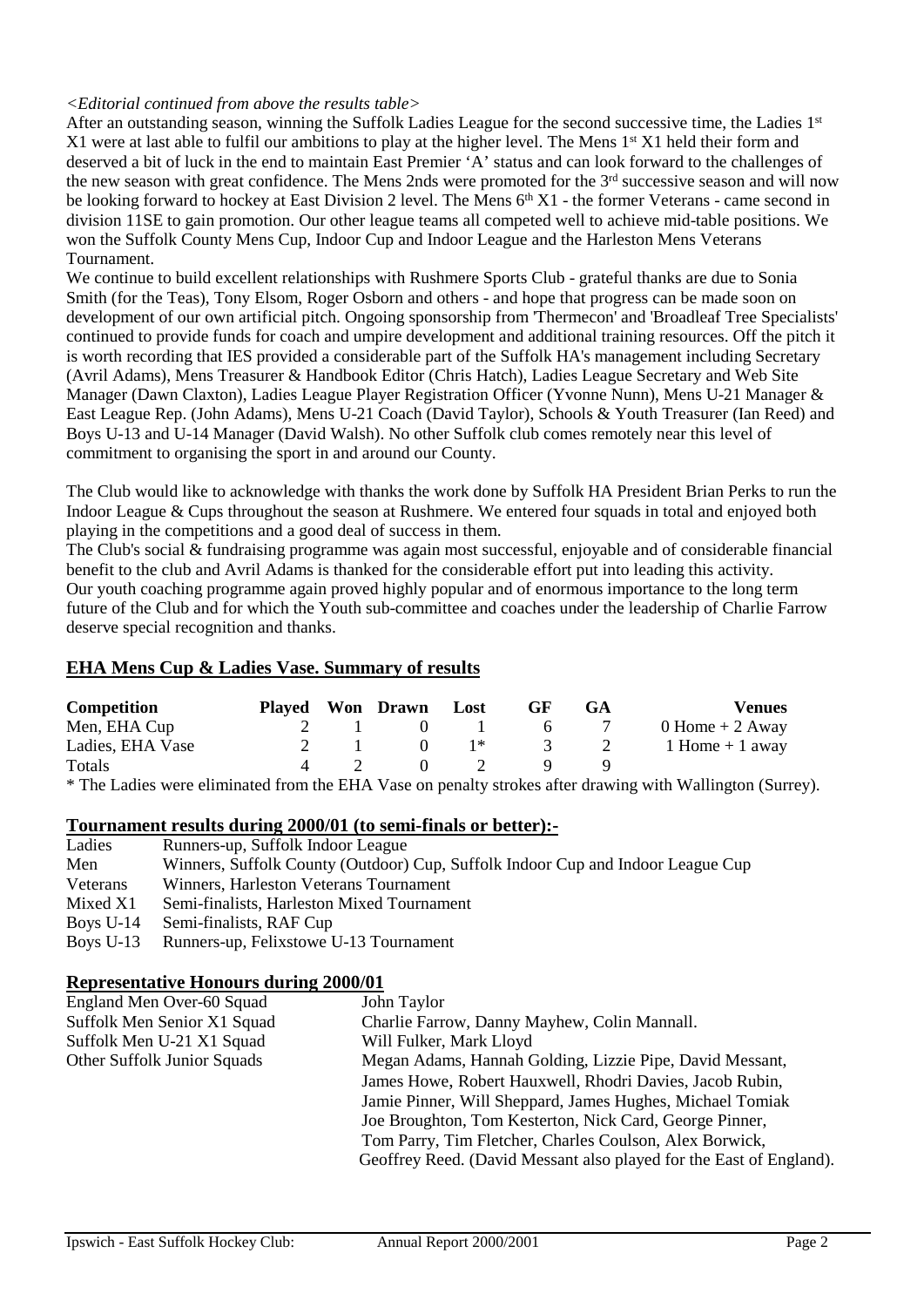## **News from the Annual General Meeting on 15th May 2001**

The following elections were made at the AGM (or by subsequent committee appointment): President, John Taylor; Chairman, John Adams; Secretary, Sue Stenson; Business Manager, Men's Team Secretary, Astro Pitch Liaison & Umpire Appointments Officer, Chris Hatch; Club Promotions Officers, Charlie Farrow and Guy Marshlain, Peter Elsom; Social Secretary, Avril Adams; Youth Committee, Charlie Farrow, Ian Reed, and David Walsh, Claire Pearsons, Jane de Boltz.

| <b>Position</b>                | Men                         | <b>Ladies</b>                 |
|--------------------------------|-----------------------------|-------------------------------|
| 1st X1                         | Charles Farrow /            | Steph Cook/Fran Poppleton/    |
| Captain/Secretary/Manager      | Danny Mayhew                | John Adams                    |
| 2nd X1 Captain/ Secretary      | Guy Whiting, Ian Watson     | Mandy Minter, Mel Maguire     |
| 3rd X1 Captain/Secretary       | Richard Adams, Darren Clark | Yvonne Nunn, Gill Burch       |
| 4th X1 Captain/ Secretary/     | Neil Slade, John Bentley    |                               |
| 5th X1 Captain/Secretary       | Vacancy, Stuart List        |                               |
| 6th X1 Captain/Secretary       | Chris Hatch, Ray Black      |                               |
| Mixed X1 Captain / Secretary   | Steve de Boltz              | Tara O'Reilly                 |
| Indoor League Captain 'A', 'B' | Andy Keedle, Vacancy        | Fran Poppleton, Tara O'Reilly |
| <b>Fixtures Secretary</b>      | John Adams                  | Louise Carter                 |
| Press Officer                  | <b>Stuart Gooderham</b>     | Maria Whelan                  |
| County liaison                 | John Adams                  | N/a                           |
| <b>Communications Officers</b> | Stuart Gooderham            | Stephanie Cook                |

#### **Other Matters reported on at the AGM:-**

## **(i) Chairman's Report (John Adams);**

Firstly, thanks are due to our sponsors, Broadleaf Tree Specialists, and Thermecon. Thermecon have renewed their sponsorship for another 2 years and this welcome contribution will help to fund additional training time, as a first priority.

Many achievements should be recorded:

The Mens 6<sup>th</sup> X1 were promoted from their first season of league hockey.

The Mens 2nds - were league champions of Div 3 SE and will move up to Div 2 North.

The Mens 1sts won the Suffolk Cup for the first time in our history and retained a place in the East Premier 'A'. Our two Mens squads won one each out of the Suffolk Indoor League and Suffolk Indoor League Cup The Mens 4ths & 5ths both finished just 1 place off promotion and the 3rds maintained their place in Div 4 SE. Most of the successful Suffolk Youth (mens) Indoor squad were IES players.

For the Ladies, at last the 1sts are promoted to East League after winning Suffolk League for the 2<sup>nd</sup> successive year and this should be recognised as a great achievement. The Ladies 2nds comfortably retained their place in the Suffolk Premier Division whilst the Ladies 3rds also did well in Division 1. The Ladies indoor 'A' squad were runners-up in the league to Ipswich Ladies.

For the outstanding work done with the youth coaching programme, everything is said in the report by Charlie Farrow (*see below*), other than to thank him and all the helpers through the season. There is no doubt that this has all helped to keep the Club running its 6 mens teams and it is to be hoped that more players will come through to the senior Ladies teams in the next year or two.

We need to provide more junior hockey next year and Charlie will try to get one or two games per month for all age groups. Our objective is to ensure all our junior teams will have a parent manager and a club coach next season but there is no doubt that more helpers are needed !

Thanks are due in some cases to people for giving up their own game to umpire on some occasions. The umpires tend to be the most difficult item to fill and Chris has had to put in a lot of effort to get umpires in place each week. The Social & Fund Raising activities have been as usual a very important part of our makeup, including financial. The social atmosphere is vital and thanks are due to Avril in particular and Sue Stenson for the Craft Fayre and other events. It is essential that these events are a success. Lastly, the Annual Dinner was most enjoyable. It was an excellent meal and venue. Again thanks to Avril !

Finally, thanks to the Committee. A lot of voluntary work is done during the season. Thanks are fully due to all Committee Members for the work. Helen Clark is thanked after 3 years as Secretary and also for her help with youth coaching and fundraising.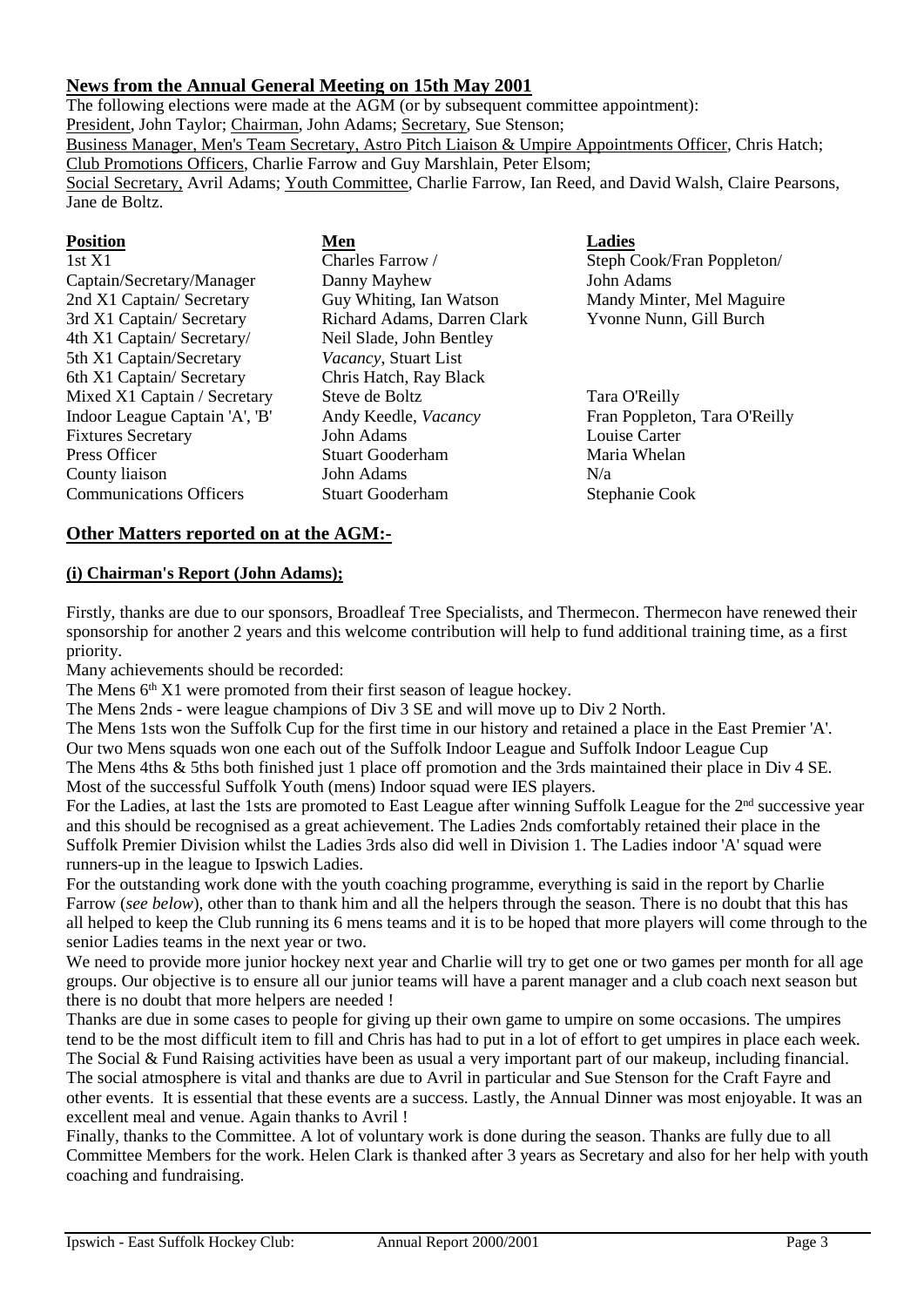Finally, a plea for more volunteers to come forward and help run the Club. It's been very difficult to fill some positions for the new season and this is the first time I can remember this happening since I joined the Club. Those on the Committee put in an awful lot of time into the Club and for that I thank you all.

## **(ii) Business Manager's Report (Chris Hatch);**

At the end of our 3rd season after moving to Rushmere Sports Club, it is a pleasure to report that we have continued to pay our way and look forward to the future in an adequate financial position although much remains to be done if we are ever to come near financing an astro at Rushmere and there is no room for slack or complacency. Please make every effort to pay subscriptions and match fees promptly and support the magnificent Social & Fundraising programme.

## **(iii) Social & Fundraising Report (Editor's report);**

As mentioned in the Chairman's Report, the Social (and fundraising) activities of the Club were a great success and a vital part of our fabric and cohesion as a Club. Avril Adams, as Social Secretary, deserves our thanks and admiration for another sustained year of effort and enthusiasm in leading the organisation of all this. Sue Stenson and Avril put a great deal into organising our 3rd Craft Fayre - which is now a well-known annual event and which was highly successful for all concerned and provided the largest single sum of fund-raised income for the Club. The other events run, with credit to the main organisers were:

Halloween Party (A. Adams, S. Stenson); Christmas Karaoke (A Adams); Summer Volleyball (A. Adams, H. Clark); Sweaties (A. Adams); Race Night (A Adams, D. Taylor, S. Martin, A. Keedle); Triathlon, (A Adams and 7 other Ladies). The Social and Fundraising activities raised some £2194 for the Club.

## **(iv) Youth Coaching Report (Charles Farrow);**

It is fair to say that our youth coaching programme has made a lot of progress during the 2000/01 season. Firstly, I would like to acknowledge and thank David Walsh for running the RAF cup teams (U-14), our regular youth coaches, Abigail Adams, Karen Hollands, Jo Dexter, Helen Clark, Jane de Boltz, Geoff Reed, Claire Pearsons, and our youth match umpires including Chris Hatch, Steve de Boltz and Darren Clark. Great cooperation has been found from Parents, who have always have brought their kids on time to matches and training - no problems at all and thank you for the enthusiasm & support ! I would also like to thank Cerys Davey for the teas and shirt washings.

Successes: Harleston were beaten by our boys U-16 team despite being one of the strongest clubs in the area. In the RAF Cup our U-14, team members were mostly 1 to 2 years younger than the opposition and we got to the semis

before losing on grass. We were 2<sup>nd</sup> in U-13s at the Felixstowe tournament (and should have won it again !).

Without doubt though, the biggest highlight has been seeing the involvement of the kids !

Finally, it is a pleasure to record the awards made to our juniors in each of the age group categories: U-9 girl: Amber Davy; U-9 boy: Josh Godfrey; U-11 girl: Jessica Davy; U-11 boy: Max Underwood; U-13 girl: Beth Golding; U-13 boy: Tom Davey. Junior players of the year; James Howe, David Messant.

## **(vi) Umpires and Umpiring Report (Chris Hatch);**

For the record, the Mens 1st X1 Premier 'A' league matches were umpired by ECHUA appointees whilst the 1st X1 friendlies and most of the Mens seconds games and were umpired by members of the SCHUA and the Club is grateful to these organisations for this essential contribution. Ladies 3rds and Men's  $3^{rd}$ , 4th, 5th and  $6^{th}$  X1 games were umpired by Club appointees. In addition, we had to provide 2 'neutral' umpires for each of our two Suffolk Ladies Premier teams on the neutral exchange scheme. For our official Saturday and Sunday programme, 5 or more games were umpired by Chris Hatch, John Pope, John Bendall, Nigel Munson, John Wright, Jon Oakley, Mark Gray, Ian Reed, Ray Black, Anne-Marie Edney, John Adams and Trevor Everard.

John Jay (with Alan Fairweather and Sheila Elden) organised a Umpires Level 1 qualification course at Rushmere, from which the 3 IES candidates Tara O'Reilly, Mandy Minter and Darren Clark passed the exam. Darren, along with Steve de Boltz, subsequently completed the Level 1 qualification assessment and were added to our 'qualified' list. The Level 1, or better, qualified umpires list of current IES members by the end of the season was as follows:- John Adams, John Bendall, Ray Black, Peter Blake, Graham Brookman, Darren Clark, Steve de Boltz, Anne-Marie Edney, Trevor Everard, Charlie Farrow, Jacqui Gooderham, Stephen Harris, Chris Hatch, Helen Jay, John Jay, Eleanor Knowland, Mel Maguire, Simon Martin, Nigel Munson, Jon Oakley, Cathy Piddington, John Pope, Ian Reed, Simon Rose, David Taylor, and John Wright.

Chris Hatch will again act as the Club's non-pool umpire appointments coordinator for the coming season. The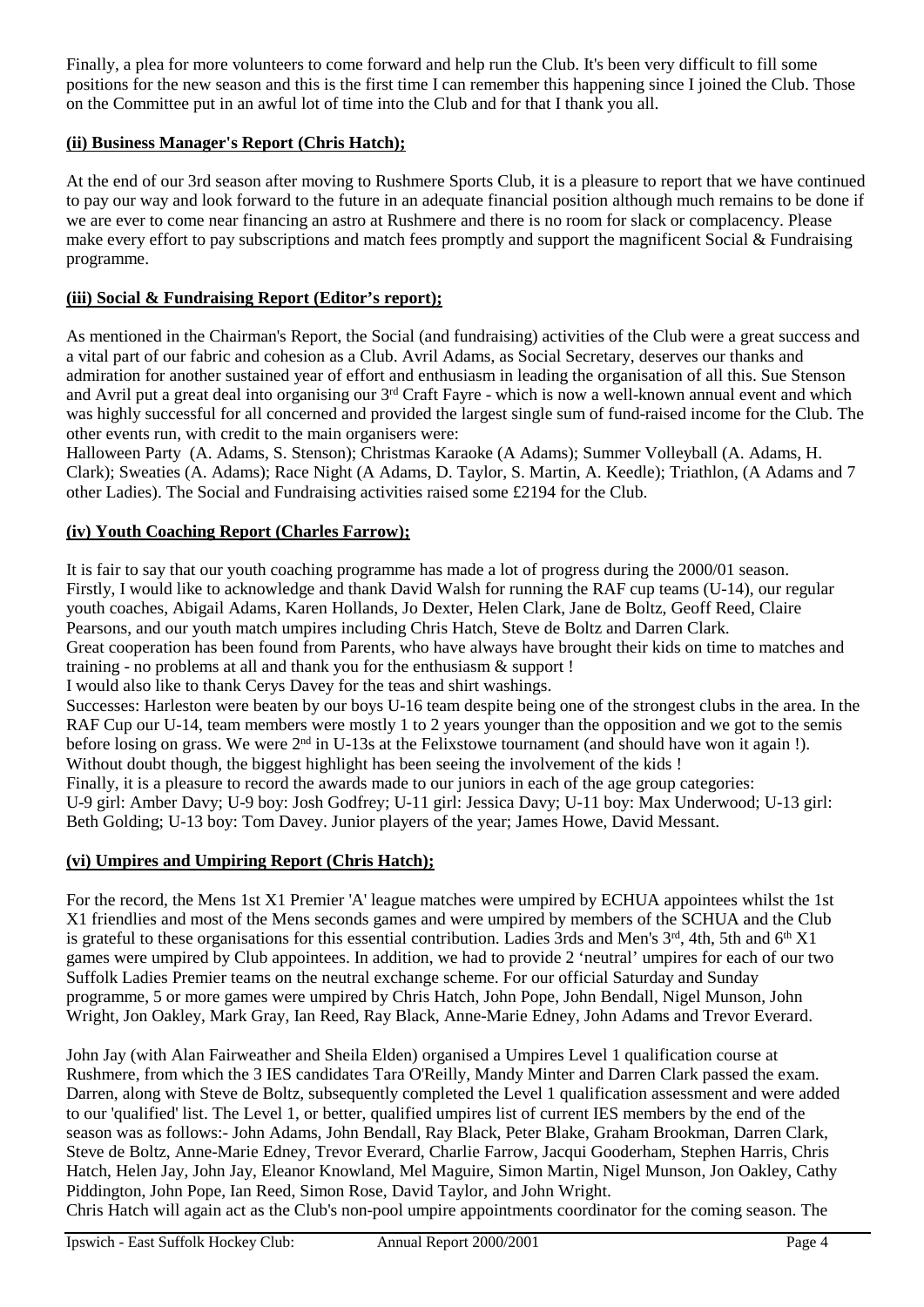Suffolk Ladies Premier Division umpire exchange scheme has been discontinued and Club appointees will now be made for these games. All members are encouraged to acquire formal umpiring qualifications – it will help to sustain the Club and it will help your game.

## **End of Season Team Reports: (2000/2001)**

### **Mens 1st X1 (Martin Reader);**

What a season that was! I don't think anyone could have predicted the ending. <*Editor - In a nutshell, Blueharts up, Harleston down and IES retaining a place in Premier A as the inter-league play-offs finally turned in our favour !>* We saw everything - the highs of beating teams such as Cambridge City and the lows of losing to Letchworth. Inconsistency and unavailability of squad members proved to be our biggest hurdle.

Having said this I believe we played at times the best hockey since we were promoted two years ago. These performances should be the foundation for which the first team squad has to build on for a successful next season. It's a shame to lose Colin Mannall who is relocating closer to London. He has proved to be a key member of the team and will be greatly missed. However on a positive note a number of the junior players have improved no end and should feature in the coming seasons for experience in Premier A.

Finally I am sure I speak on behalf of all of us in wishing Charlie the very best of luck as the new captain. With hard work in training and on fitness through the summer we should at least be looking at a mid table position next season. *<Editor's note - and many thanks to Vaughn Dearling for his commitment to coaching the squad>.*

#### **Ladies 1st X1 (Abigail Adams);**

The Ladies 1<sup>st</sup> X1 set out with the aims of consolidating what had been achieved last season and gaining East League status. With these goals set, motivation, determination and commitment, coupled with superb team spirit, became invaluable attributes of the team. Although encountering stumbling blocks such as defeat in the first league game, the squad gained in strength and once securing the top spot, stayed leaders and became fearful opponents of any side in the league. The efforts paid off with the success of gaining promotion undoubtably a challenge to be relished for next season. The  $1<sup>st</sup> X1$  also had an impressive record in the EHA Vase competition, despite extensive travelling commitments. This gave the chance for other players to play for the  $1<sup>st</sup> X1$ , strengthening the squad and the different possibilities within.

All in all, an extremely successful season, provoking positive vibes for the team's challenge in the East League.

#### **Mens 2nd X1 (Peter Elsom);**

It is no secret that I didn't want to captain for a second term of office but felt a moral obligation to the players. The response from the players to win a second league title in a row has made me extremely proud and honoured to have been their captain. In summary of the season I have concluded that we were not the most skilful side in the league and man for man we were not the fittest side in the league. However we were second to no-one in terms of determination desire to win and team spirit. This really was a team effort and everyone who played even those that only played a few games played there part and can be proud of their achievement.

In every season there are turning points and November 4th 2000 was our turning point. We started the season with 2 wins 2 draws and a defeat, hardly championship form. Some sides might be happy with a start like this but when you are "use to winning " nothing short of victory every game is considered failure. So by Nov 4th we made the short trip across town to Henley Road with rumours beginning to rumble that the skipper should quit. At half time with the vocal Ipswich spectators in jubilant mood that their side were two nil up a little soul searching took place, words were said that are best not repeated. The rest as they say is history. The response of the side was unbelievable and we ran out 3-2 winners. It was a very quiet Henley Road after the game, almost deserted.

This victory instilled the confidence in the side and they now had the belief that perhaps they could win back to back championships. They did win back to back championships and deserve all the praise and adulation that they get.

It was very much a team effort but I must praise individuals as well. Steve Deboltz was committed and determined at left defender, Paul Fletcher returned to the club and scored some memorable goals, Graham Bendall has developed into a very accomplished defender, Nick Aveling showed sublime skill at left midfield and then there was the trio of youngsters in the side Reed, Ashton and Watson proving that the future is bright.

The player of the year award went to Kevin Day and was the choice of not only his fellow players but also spectators and umpires alike. He thoroughly deserves this accolade as he was "the thinker" that dominated midfield. I myself would like to thank the people that have supported me over the last two years by playing for me and putting up with "my style of management" I would also like to thank them for their kind and totally unexpected gift at the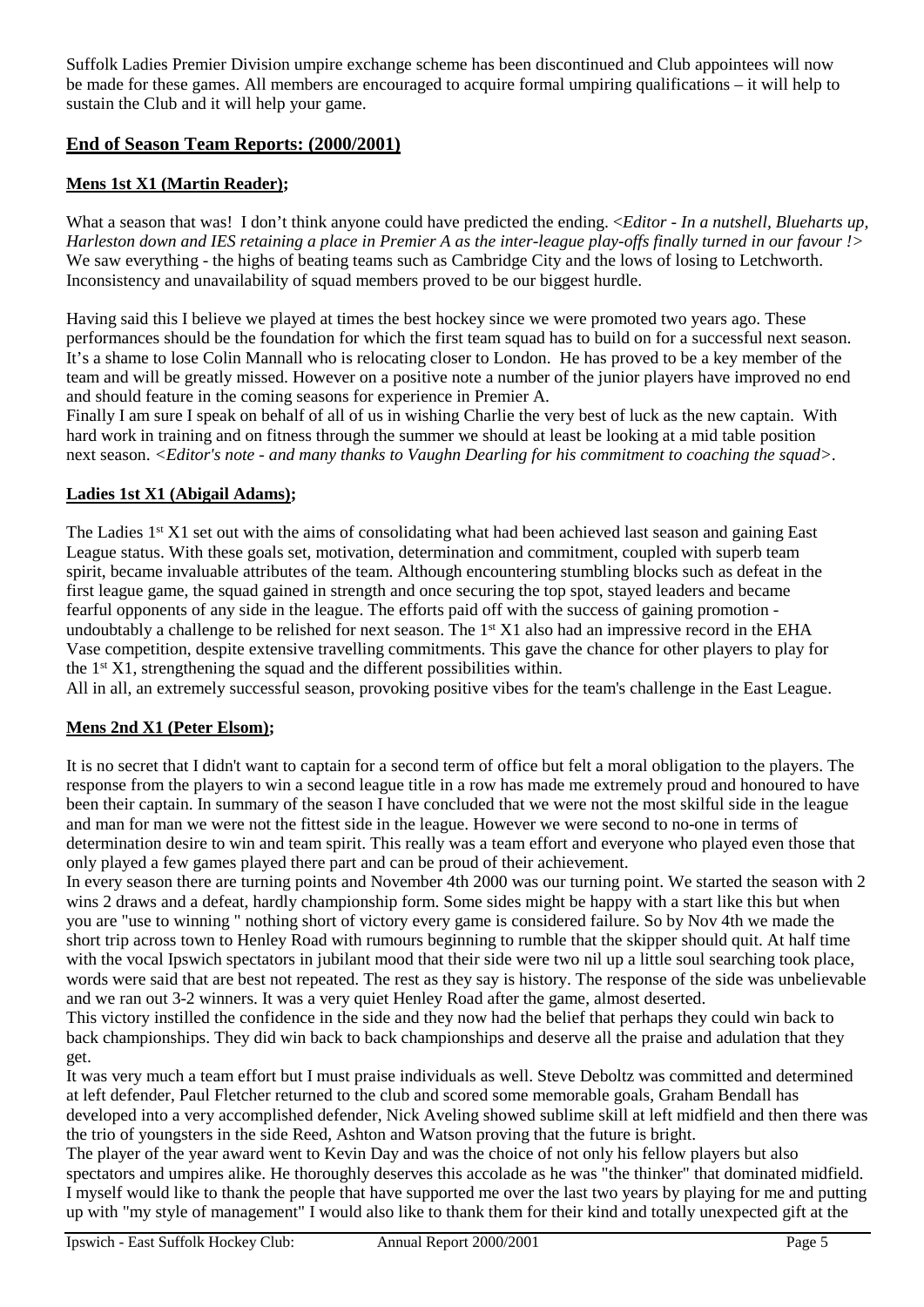club dinner. It is with a degree of sadness that I am standing down as captain, retirement beckons and it is time for a younger man to take the helm. I wish my successor well he could not have wished for a nicer more committed bunch of guys.

## **Ladies 2nd X1 (Tara O'Reilly);**

Another tough season for the 2<sup>nd</sup> Team in the Suffolk Ladies League. Building on last year's experiences of competing in the top division, we began this season knowing what was ahead of us – stiff competition. Unexpected changes throughout the year added to the pressure, such as an ever-changing starting 11, changing of Vice Captains, loss of Andy Keedle's coaching due to work commitments, a fuel crisis and a year of using almost every goalkeeper. As always, the Ladies 2nds rose to the challenge without exception. A blend of new and young blood together with the steady experience from the 'regulars' proved to be just the stuff to make us stronger. Sure, we had our big defeats and felt deflated afterwards, but the great thing about the Ladies 2<sup>nd</sup> team is our amazing ability to bounce back and every Saturday is a fresh start. Our opposition commented more than once that we were an unpredictable team and I once heard 'Wow, if that's their second team, I don't fancy our chances against IES first'. Our big games of the season were almost beating Carlton Park right at the start (I think we were more shocked about it than they were!) and our Big Win against Sudbury. Sheer determination and grit proved to us on that day that we can be a truly great hockey team and the fact that we helped to secure promotion for our first team made the victory just that much sweeter. Ladies 2nd Team Player of the Year goes to Mel Maguire who has had an excellent season. Steady and cool in defence, often showing that she still has a few tricks up her sleeve (and some oranges!) to get us out of a scrape. Off the pitch she has promoted enthusiasm for the game and signifies what I hope we will bring more of next season. A personal thanks to all those who have supported me as captain this year, especially Cath Piddington who stepped in as Vice Captain when Claire Pearsons was promoted to first team. Also, a big thankyou to all the girls who doubled up throughout the season, ensuring that all games were played and I didn't tear all my hair out!

Good luck to next year's Captain – I'm sure she will receive the support I did from a great bunch of people. Let's have a few more of those 'Sudbury' games, eh ?!!

## **Mens 3rd X1 (Richard Adams);**

2000/2001 was a tough season for the 3rd XI. Following promotion last season, this year was always going to be littered with ups and downs and looking at the league results over the year (5 wins, 4 draw and 11 losses), there seemed to be more downs than ups. However, ask any of the players of the  $3<sup>rd</sup> XI$  and a different story will emerge – one of roller coaster excitement and discovery (well good fun at least). Amongst many others, particular highlights of the season included a gutsy 2-3 win away to Rochford Casuals, having been 2-0 down at half time; an elegant 7-0 victory over Wivenhoe; and a nervy 3-1 win away at Romford to ensure survival in the division. Many players over the season showed vast improvement. The side was a true mix of youth and experience. The younger members of the side deserve particular mention for their skills and commitment, with many of the members of the 3<sup>rd</sup> XI winning county honours in their age groups. Week-in week-out, Marc Lloyd showed hunger and aggression (his performances on the pitch weren't bad either), Alex Borwick's silky stick skills improved constantly and Charles Coulson has been a true rock in defence, showing maturity and intuition in his play beyond his years.

While the experience of Ian Suckling, Darren Clarke, Danny Cripps and Bob Gair proved a stabilising influence and all contributed tremendously off the field by offering to be drivers for the majority of away matches. Up front, scoring goals proved troublesome at times, however credit must go to Andy Heaton and Sam Boutell, an unlikely centre forward scoring some memorable goals and occasionally managing to stay on his feet through entire matches! The player of the year award went to Andy Murray for his overall team commitment to training, playing and also driving through the season. Only he knows where his energy came from to undertake the many twisting and turning runs, dancing through tackles and mesmerising opponents – however, the image of a headless chicken does keep springing to my mind for some reason! The achievement to survive promotion can never be under-estimated and I feel that there is considerable potential to build to the future – to quote a few 'things can only get better' and 'you ain't seen nothing yet'. *<Editor's note - great credit is due to the captain Richard Adams for taking on the role midway through his first season with IES>*.

## **Ladies 3rd X1 (Gill Burch);**

The most rewarding aspect of the past season has been the amount of work and dedication which all members of the 3rds have contributed to the team. We've enjoyed many excellent games and always had a lot of fun, despite the fact that performances have often been hampered by injuries to key players.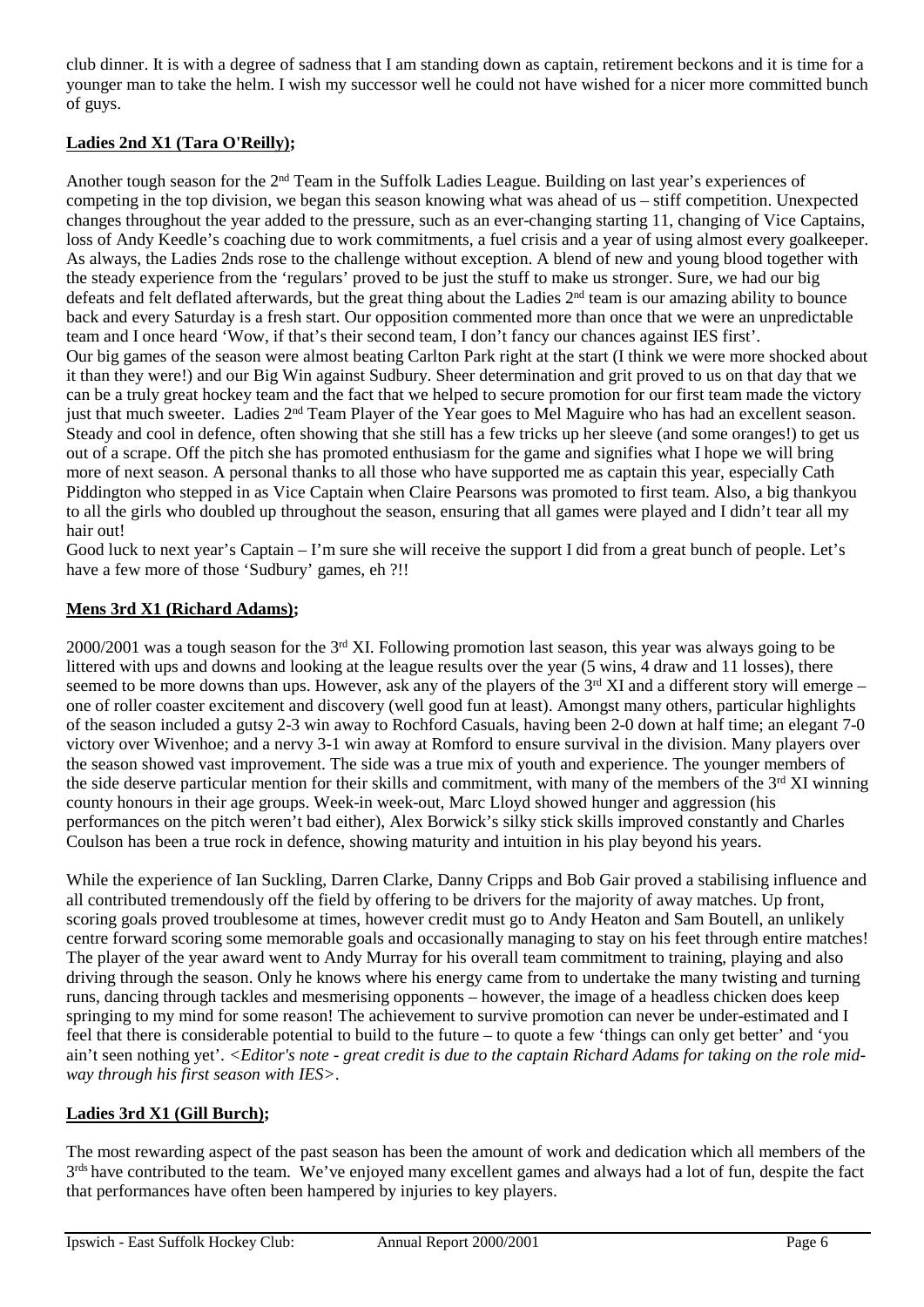Whenever players have been called upon to help and fill in - often at short notice - they have always responded positively. We've also been indebted to members of the other teams who've also been prepared to help out when we've been short. It's been really encouraging to see the younger players excel themselves. They have gained in experience, skill and confidence – especially Rachel Nunn, who's shown many of us how to play on grass ..... remember that?! It all bodes well for the future. The achievements of the season give us so much to build on for the next campaign. There's also been great spirit and even when we've left the pitch without the right result, we've always had heads high and a smile. We're sure everyone's looking forward to next season immensely and, once again, I'd like to place on record my sincere thanks for everyone's commitment and support.

## **Mens 4th X1 (David Walsh);**

The 4ths started the season without several of the seniors from last year, and five straight defeats in the league didn't bode well for the rest of the campaign. However, we turned the corner with a fine win against Colchester in November and never looked back, finishing just one place off promotion from division 7SE. The highlight was a home win against Harlow 2nds in February when we played our most assured hockey, passing the ball well and only dribbling where appropriate. On the whole we had a good blend of youth and experience with Tom Ashton (centre back) the pick of our U16s, Neil Slade improving all the time up front and John Bentley scoring regularly from midfield. Of the younger players, James Klug and Tom Parry look to be particularly fine prospects for next season. 'Keeper Mark Howlett was named player of the year for his help off as well as on the field, in what was a difficult season for the captain due to problems finding umpires and matches being cancelled due to bad weather or opponents conceding. Neil has volunteered to take on the captain's role next season and I wish him every success. Thanks are due to those who umpired, often at short notice, as well as to the senior players who drove, more or less, to every away game.

## **Mens 5th X1 (Andy Whiting);**

With the start of the season the hopes were high of a strong start to match the end of the prior year. A good 5-0 win at Romford for the first match of the year seemed to signal that the team was still in good shape but with the next three matches being conceded against us and then being beaten 8-1 by Ipswich we soon came back to earth with a large bump. The season was to follow much of this pattern. As an overview, the season was not a particularly memorable one with four matches being conceded to us (i.e a 3 - 0 win but no actual game) and the inclement weather also taking it toll. An added problem for the squad this year was the high turnover of players for the team, 37 different players turned out for the 5<sup>th</sup> team. Thanks is extended to all, whether regulars or occassionals.

On a more positive point, the younger players who took their chances with us have proved that there is a strong pool of talent for the club to draw upon in the future. It is vital that their talents are recognised and put to use in the correct level for the club as these players have proved their worth and dedication to the club in a sometimes forgotten side. Steve Peck, new to the Club, being worthy of the player of the year award for the team. Thanks, as always, has to go to the umpires and club officials that have helped in any way for the running of the side. I wish my successor well in a difficult, and sometimes disheartening, role and I look forward to getting back to just playing again.

## **Mens 6th X1 (Chris Hatch);**

The decision by the former Veterans to try their hand at league hockey proved to be highly successful with a combination of generally enjoyable hockey and a good measure of success on the field to reflect on at the end of the season. Apart from a rather young, aggressive and technically strong Crostyx team (league winners with a 100% record) we mostly came up against other teams comprising veterans and a few young players, which meant a fair and close contest in most games. We were good enough to win 13 league games including doing the 'treble' over Upminster 5<sup>th</sup>, Saffron Walden 5<sup>th</sup> and Romford 4<sup>th</sup> (8 teams in the league playing each other 3 times) and two wins each against Clacton 3<sup>rd</sup> and Witham 4<sup>th</sup>. Three friendlies were also won. Terry Murray always kept us in the game and when he was unavailable for a protracted period after Christmas, Dave Gooch or Mark Burrows stepped into the goalkeeping position with good performances. Barrie Whelpton was comfortably leading scorer (league & friendlies) with 18 goals followed by Brian Mitchell (6), John Taylor (6 - in two hat-tricks !) and Jerry Hindle (5). All the juniors who played from time to time produced highly promising performances, especially James Howe, James Hughes and Steve Peck and James Klug. Many thanks to all the umpires and other stalwarts in the side not mentioned above (including Ian Reed, Ron Woolgar, Hugh Rowland, Ray Black, Tom Grant, Jon Oakley and Kevin Foster) for contributing to a very satisfactory season. Oh yes - I nearly forgot to mention that we got league promotion as well !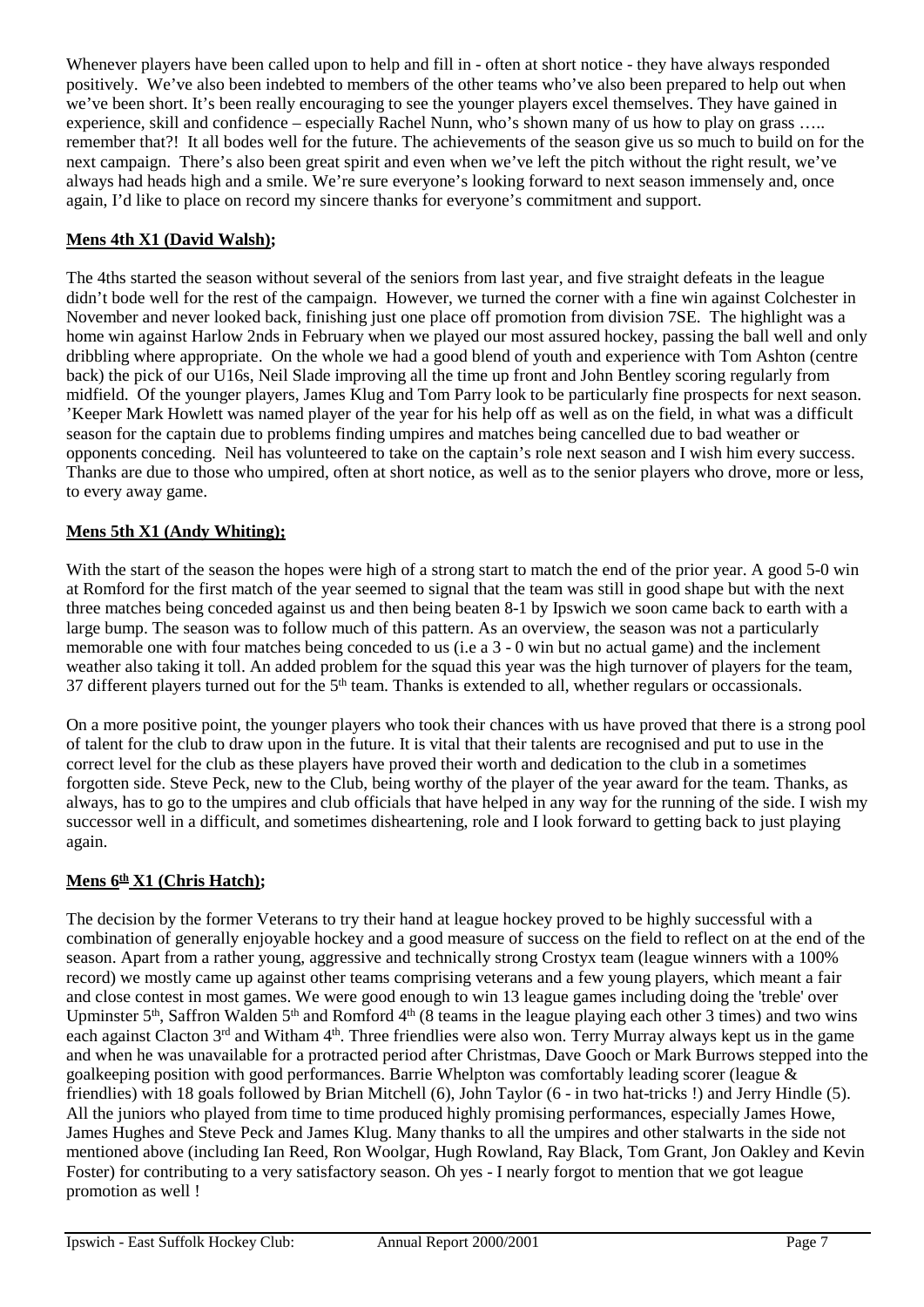## **Mixed X1 (Annette White);**

Yes, it's been another rip-roaring roller coaster ride of excitement for the mixed team this season. The fixtures were once again organised with military precision by Simon Martin (who receives my grateful thanks) and although some games were cancelled, those that we did play usually resulted in a positive outcome. Herne Bay this year was to say the least interesting, with a certain degree of cross-dressing (nice skirt, Rob) and the team adopting a new mascot (a 2ft gnome answering to the name of Nobby). Results in our games can be best described as suffering a slight 'downturn' but thanks to all those that made it, I hope you enjoyed it as much as I did. Congratulations to Duncan Vaughan who was the mixed player of the season. Thanks to those players who helped out when we had a player crisis (most weeks) and also to our dedicated umpires who were Darren Clark, Dave Barham, John Pope and Chris Hatch. Finally I'd like to thank Andy Murray for his enthusiasm and support in organising the team and to wish Steve De Boltz and Tara O'Reilly an entertaining and successful 2001/02 season.

## **Information concerning the build-up to the 2001/2002 season**

## **1. Training, Coaching and related activities for 2001/2002**

i) The summer 'Sweaties' club - every Monday evening 8.00 - 9.00 until end-September. Varied 'social' sport other than hockey. Session fee of £2.00

ii) Pre-season fitness training for all men and ladies will take place at Rushmere Sports Club on Mondays at 6.30pm from **Monday 2nd July** until further notice (*sorry if this information has arrived after the start date - Editor*). (Training takes place before the 'Sweaties' session). Please try to arrive promptly and ready-changed. This is basically running and related exercises on the Rushmere sports field grass and is free of charge.

iii) Main skills training will again take place at Copleston School each Wednesday evening mostly between 7pm and 9pm. This year it will again be Men 7 - 8pm and Ladies 8 - 9pm (subject to review). This will begin on **29th August**. (From 6pm until 7pm preceding this we will be continuing our coaching of Copleston and other junior players). Skills training sessions at Copleston are free to fully paid-up members who play and pay regularly in the Saturday and/or Sunday Mixed match programme.

## 2. **Social Tennis - Sunday 12<sup>th</sup> August 2001**

*Fun Mixed Doubles Tennis & Strawberry Cream Tea, Rushmere Sports Club, 2.00 pm* Families - you can bring a picnic and support Browns CC in a Cricket Cup match Call Avril 01394 282766 to book a place in the Tournament, so she has numbers for catering. There will be a few pounds entry fee to pay for the tennis courts and the cream teas.

## **3. Start of the 2001/2002 playing season**

There will no 'Club Day' as such, due to the unavailability of a double pitch site. The Club is booking friendly fixtures for a full programme on **Saturday 1st September** (i.e - up to 6 Mens games + 3 Ladies games) as part of the preparation for the League campaigns. The Ladies League starts on 8th September and the Mens league on 29th September. The full season's fixtures programme will be posted on the Club web site as soon as possible.

## **4. Arrangements at Rushmere Sports Club during 2001/2002**

The arrangements are expected to be very similar to what was established during the past three seasons. Good luck to everybody for the new season !!

## **5. Reminder to Members and Prospective Members - extract from the Club Rules**

*Members and prospective members of all ages, including Juniors, must note that the Club takes part in a physical and competitive sport and that all individuals participate entirely at their own risk. The Club only buys 3rd party liability insurance and is unable to provide for personal player insurance.* 

Arrangement of personal injury insurance is strongly advised. This may by done, for example, through John Wilkinson of Adams Wilkinson Insurance Brokers (Tel 01473 714224) or the insurance department of the English Hockey Association (Tel 01908 544644).